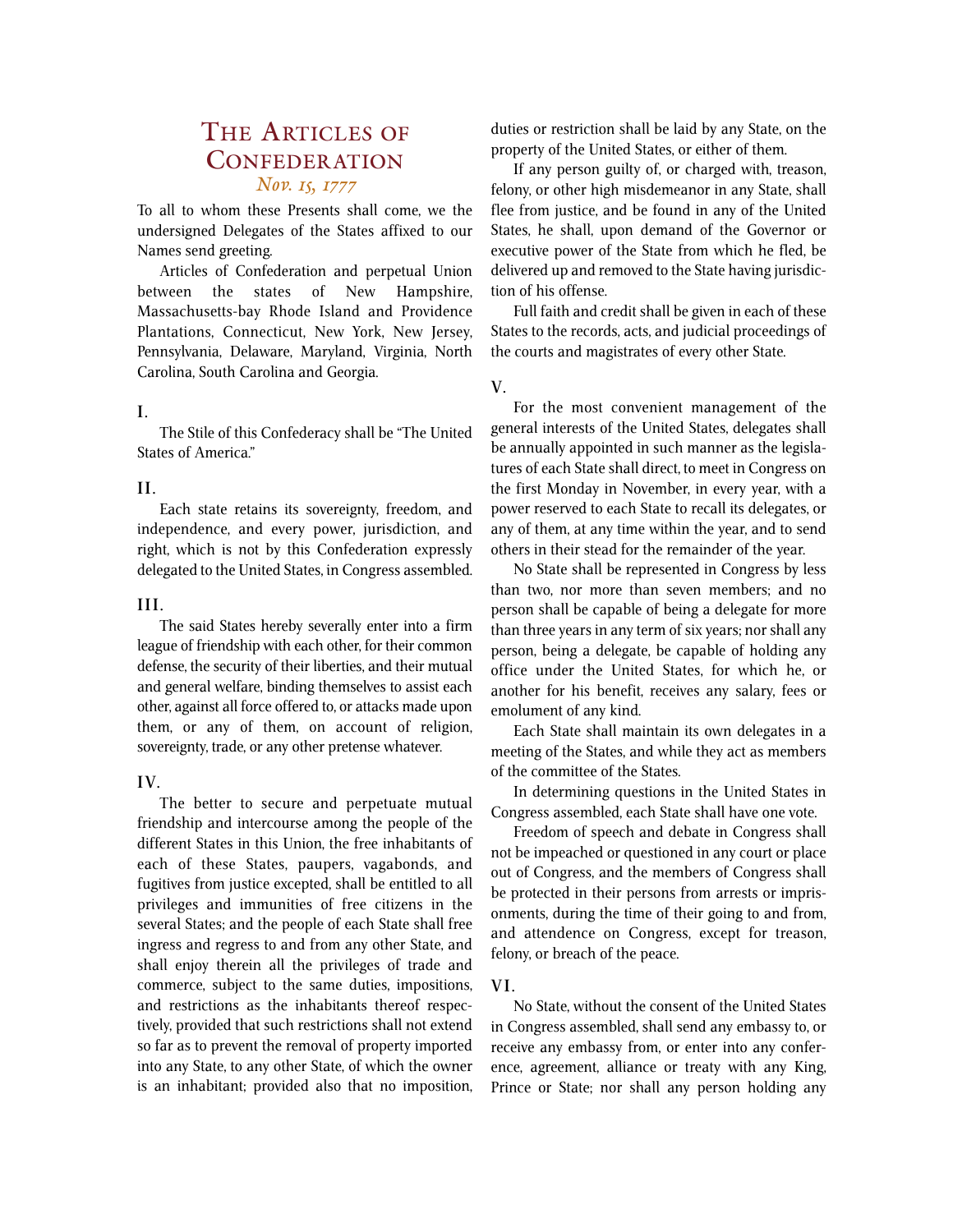office of profit or trust under the United States, or any of them, accept any present, emolument, office or title of any kind whatever from any King, Prince or foreign State; nor shall the United States in Congress assembled, or any of them, grant any title of nobility.

No two or more States shall enter into any treaty, confederation or alliance whatever between them, without the consent of the United States in Congress assembled, specifying accurately the purposes for which the same is to be entered into, and how long it shall continue.

No State shall lay any imposts or duties, which may interfere with any stipulations in treaties, entered into by the United States in Congress assembled, with any King, Prince or State, in pursuance of any treaties already proposed by Congress, to the courts of France and Spain.

No vessel of war shall be kept up in time of peace by any State, except such number only, as shall be deemed necessary by the United States in Congress assembled, for the defense of such State, or its trade; nor shall any body of forces be kept up by any State in time of peace, except such number only, as in the judgement of the United States in Congress assembled, shall be deemed requisite to garrison the forts necessary for the defense of such State; but every State shall always keep up a well-regulated and disciplined militia, sufficiently armed and accoutered, and shall provide and constantly have ready for use, in public stores, a due number of filed pieces and tents, and a proper quantity of arms, ammunition and camp equipage.

No State shall engage in any war without the consent of the United States in Congress assembled, unless such State be actually invaded by enemies, or shall have received certain advice of a resolution being formed by some nation of Indians to invade such State, and the danger is so imminent as not to admit of a delay till the United States in Congress assembled can be consulted; nor shall any State grant commissions to any ships or vessels of war, nor letters of marque or reprisal, except it be after a declaration of war by the United States in Congress assembled, and then only against the Kingdom or State and the subjects thereof, against which war has been so declared, and under such regulations as shall be established by the United States in Congress assembled, unless such State be infested by pirates, in which case vessels of war may be fitted out for that occasion, and kept so long as the danger shall continue, or until the United States in Congress assembled shall determine otherwise.

## **VII.**

When land forces are raised by any State for the common defense, all officers of or under the rank of colonel, shall be appointed by the legislature of each State respectively, by whom such forces shall be raised, or in such manner as such State shall direct, and all vacancies shall be filled up by the State which first made the appointment.

#### **VIII.**

All charges of war, and all other expenses that shall be incurred for the common defense or general welfare, and allowed by the United States in Congress assembled, shall be defrayed out of a common treasury, which shall be supplied by the several States in proportion to the value of all land within each State, granted or surveyed for any person, as such land and the buildings and improvements thereon shall be estimated according to such mode as the United States in Congress assembled, shall from time to time direct and appoint.

The taxes for paying that proportion shall be laid and levied by the authority and direction of the legislatures of the several States within the time agreed upon by the United States in Congress assembled.

#### **IX.**

The United States in Congress assembled, shall have the sole and exclusive right and power of determining on peace and war, except in the cases mentioned in the sixth article

of sending and receiving ambassadors

entering into treaties and alliances, provided that no treaty of commerce shall be made whereby the legislative power of the respective States shall be restrained from imposing such imposts and duties on foreigners, as their own people are subjected to, or from prohibiting the exportation or importation of any species of goods or commodities whatsoever

of establishing rules for deciding in all cases, what captures on land or water shall be legal, and in what manner prizes taken by land or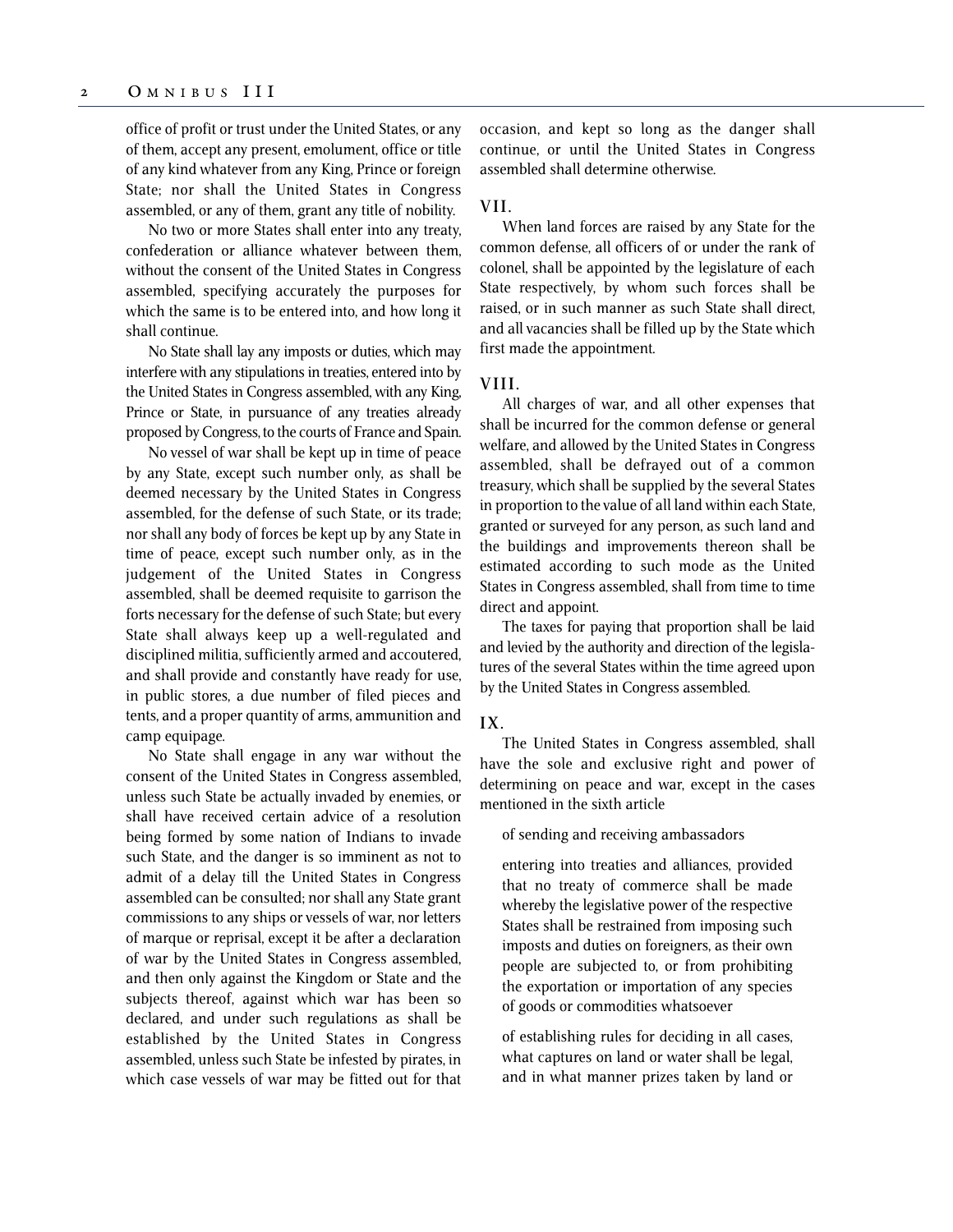naval forces in the service of the United States shall be divided or appropriated

of granting letters of marque and reprisal in times of peace

appointing courts for the trial of piracies and felonies commited on the high seas and establishing courts for receiving and determining finally appeals in all cases of captures, provided that no member of Congress shall be appointed a judge of any of the said courts.

The United States in Congress assembled shall also be the last resort on appeal in all disputes and differences now subsisting or that hereafter may arise between two or more States concerning boundary, jurisdiction or any other causes whatever; which authority shall always be exercised in the manner following. Whenever the legislative or executive authority or lawful agent of any State in controversy with another shall present a petition to Congress stating the matter in question and praying for a hearing, notice thereof shall be given by order of Congress to the legislative or executive authority of the other State in controversy, and a day assigned for the appearance of the parties by their lawful agents, who shall then be directed to appoint by joint consent, commissioners or judges to constitute a court for hearing and determining the matter in question: but if they cannot agree, Congress shall name three persons out of each of the United States, and from the list of such persons each party shall alternately strike out one, the petitioners beginning, until the number shall be reduced to thirteen; and from that number not less than seven, nor more than nine names as Congress shall direct, shall in the presence of Congress be drawn out by lot, and the persons whose names shall be so drawn or any five of them, shall be commissioners or judges, to hear and finally determine the controversy, so always as a major part of the judges who shall hear the cause shall agree in the determination: and if either party shall neglect to attend at the day appointed, without showing reasons, which Congress shall judge sufficient, or being present shall refuse to strike, the Congress shall proceed to nominate three persons out of each State, and the secretary of Congress shall strike in behalf of such party absent or refusing; and the judgement and

sentence of the court to be appointed, in the manner before prescribed, shall be final and conclusive; and if any of the parties shall refuse to submit to the authority of such court, or to appear or defend their claim or cause, the court shall nevertheless proceed to pronounce sentence, or judgement, which shall in like manner be final and decisive, the judgement or sentence and other proceedings being in either case transmitted to Congress, and lodged among the acts of Congress for the security of the parties concerned: provided that every commissioner, before he sits in judgement, shall take an oath to be administered by one of the judges of the supreme or superior court of the State, where the cause shall be tried, "well and truly to hear and determine the matter in question, according to the best of his judgement, without favor, affection or hope of reward:" provided also, that no State shall be deprived of territory for the benefit of the United States.

All controversies concerning the private right of soil claimed under different grants of two or more States, whose jurisdictions as they may respect such lands, and the States which passed such grants are adjusted, the said grants or either of them being at the same time claimed to have originated antecedent to such settlement of jurisdiction, shall on the petition of either party to the Congress of the United States, be finally determined as near as may be in the same manner as is before prescribed for deciding disputes respecting territorial jurisdiction between different States.

The United States in Congress assembled shall also have the sole and exclusive right and power of regulating the alloy and value of coin struck by their own authority, or by that of the respective States

fixing the standards of weights and measures throughout the United States

regulating the trade and managing all affairs with the Indians, not members of any of the States, provided that the legislative right of any State within its own limits be not infringed or violated

establishing or regulating post offices from one State to another, throughout all the United States, and exacting such postage on the papers passing through the same as may be requisite to defray the expenses of the said office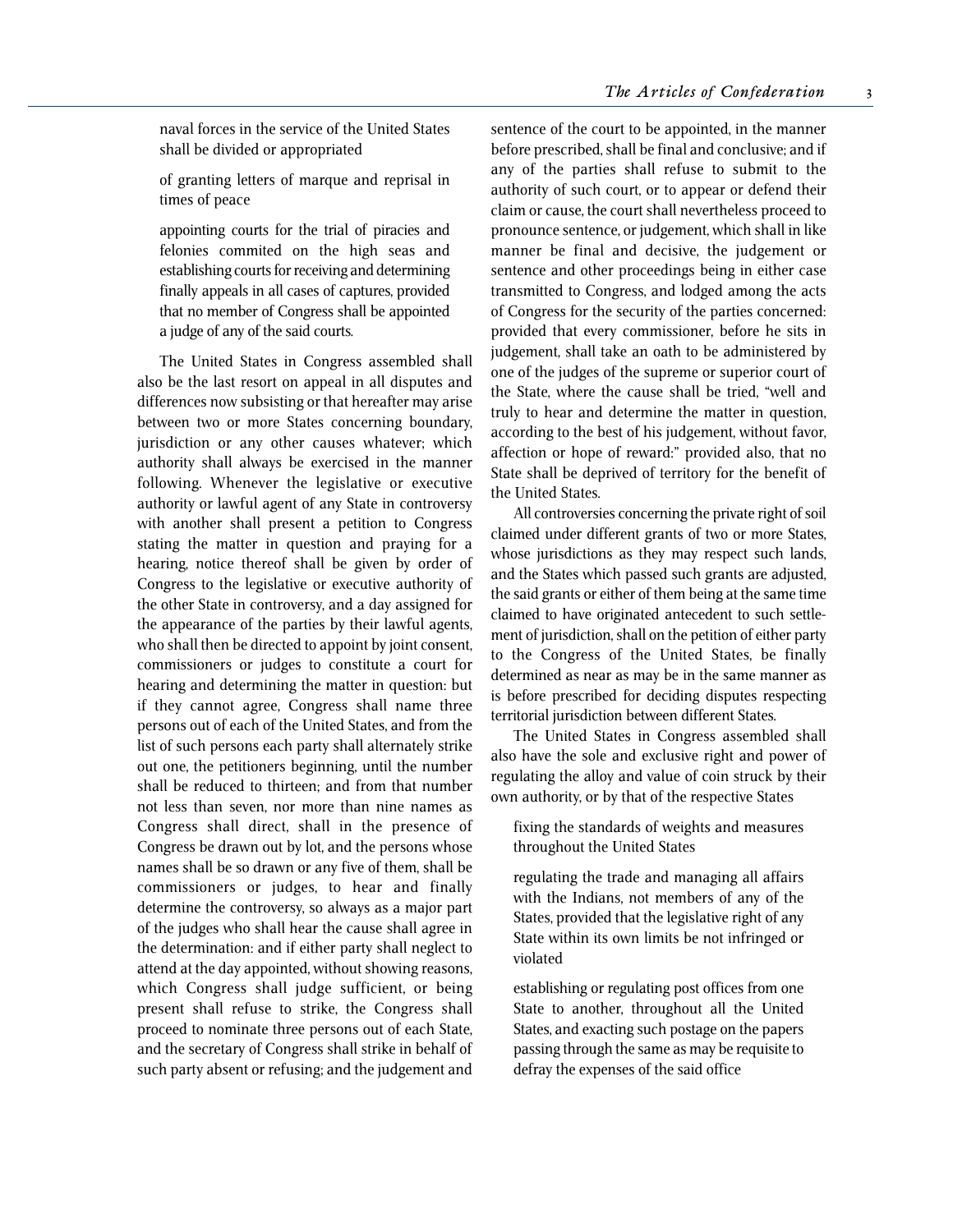appointing all officers of the land forces, in the service of the United States, excepting regimental officers

appointing all the officers of the naval forces, and commissioning all officers whatever in the service of the United States

making rules for the government and regulation of the said land and naval forces, and directing their operations.

The United States in Congress assembled shall have authority to appoint a committee, to sit in the recess of Congress, to be denominated "A Committee of the States," and to consist of one delegate from each State; and to appoint such other committees and civil officers as may be necessary for managing the general affairs of the United States under their direction

to appoint one of their members to preside, provided that no person be allowed to serve in the office of president more than one year in any term of three years; to ascertain the necessary sums of money to be raised for the service of the United States, and to appropriate and apply the same for defraying the public expenses

to borrow money, or emit bills on the credit of the United States, transmitting every half-year to the respective States an account of the sums of money so borrowed or emitted

to build and equip a navy

to agree upon the number of land forces, and to make requisitions from each State for its quota, in proportion to the number of white inhabitants in such State; which requisition shall be binding, and thereupon the legislature of each State shall appoint the regimental officers, raise the men and clothe, arm and equip them in a solid-like manner, at the expense of the United States; and the officers and men so clothed, armed and equipped shall march to the place appointed, and within the time agreed on by the United States in Congress assembled. But if the United States in Congress assembled shall, on consideration of circumstances judge proper that any State should not raise men, or should raise a smaller number of men than the quota thereof, such extra number shall be raised, officered, clothed, armed and equipped in the same manner as the quota of each State, unless the legislature of such State shall judge that such extra number cannot be safely spread out in the same, in which case they shall raise, officer, cloth, arm and equip as many of such extra number as they judge can be safely spared. And the officers and men so clothed, armed, and equipped, shall march to the place appointed, and within the time agreed on by the United States in Congress assembled.

The United States in Congress assembled shall never engage in a war, nor grant letters of marque or reprisal in time of peace, nor enter into any treaties or alliances, nor coin money, nor regulate the value thereof, nor ascertain the sums and expenses necessary for the defense and welfare of the United States, or any of them, nor emit bills, nor borrow money on the credit of the United States, nor appropriate money, nor agree upon the number of vessels of war, to be built or purchased, or the number of land or sea forces to be raised, nor appoint a commander in chief of the army or navy, unless nine States assent to the same: nor shall a question on any other point, except for adjourning from day to day be determined, unless by the votes of the majority of the United States in Congress assembled.

The Congress of the United States shall have power to adjourn to any time within the year, and to any place within the United States, so that no period of adjournment be for a longer duration than the space of six months, and shall publish the journal of their proceedings monthly, except such parts thereof relating to treaties, alliances or military operations, as in their judgement require secrecy; and the yeas and nays of the delegates of each State on any question shall be entered on the journal, when it is desired by any delegates of a State, or any of them, at his or their request shall be furnished with a transcript of the said journal, except such parts as are above excepted, to lay before the legislatures of the several States.

# **X.**

The Committee of the States, or any nine of them, shall be authorized to execute, in the recess of Congress, such of the powers of Congress as the United States in Congress assembled, by the consent